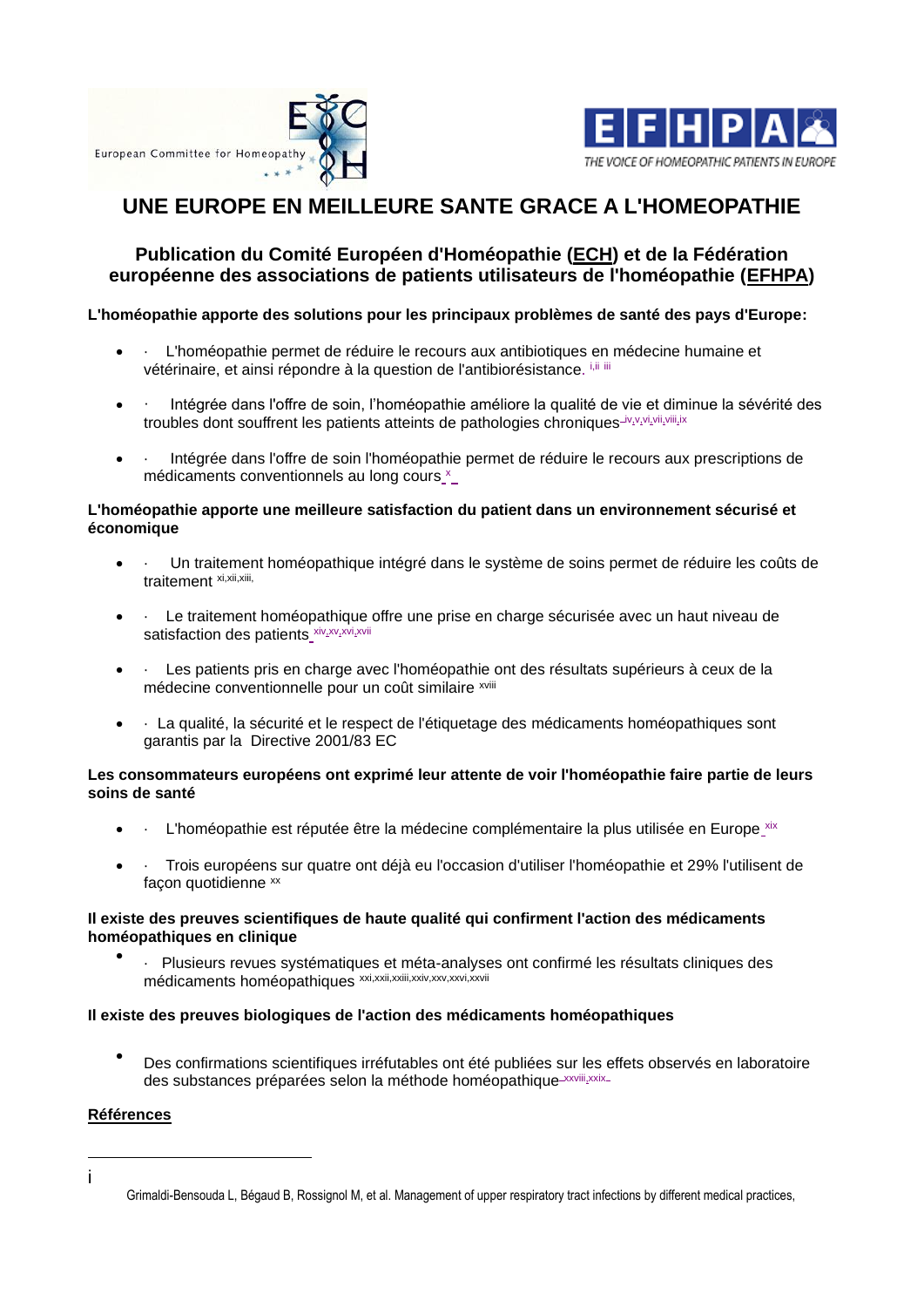|  | E 8C |  |
|--|------|--|
|  |      |  |

European, Committee for Homeopathy, and consumption of antibiotics in primary care: the EPI3 cohort study in France 2007-2008. PLoS One. 2014 Mar 19;9(3):e89990

## ii

Camerlink I, Ellinger L, Bakker EJ, Lantinga EA. Homeopathy as replacement to antibiotics in the case of Escherichia coli diarrhoea in neonatal piglets. Homeopathy. 2010 Jan;99(1):57-62

## iii

Camerlink I, Ellinger L, Bakker EJ, Lantinga EA. Homeopathy as replacement to antibiotics in the case of Escherichia coli diarrhoea in neonatal piglets. Homeopathy. 2010 Jan;99(1):57-62

#### iv

Witt CM, Lüdtke R, Baur R, Willich SN. Homeopathic medical practice: long-term results of a cohort study with 3981 patients. BMC Public Health 2005;5:115

#### v

Spence DS, Thompson EA, Barron SJ. Homeopathic treatment for chronic disease: a 6-year, university-hospital outpatient observational study. J Altern Complement Med 2005;11:793–798

#### vi

Mathie RT, Robinson TW. Outcomes from homeopathic prescribing in medical practice: a prospective, research-targeted, pilot study. Homeopathy 2006;95:199–205

#### vii

Thompson EA, Mathie RT, Baitson ES, et al. Towards standard setting for patient-reported outcomes in the NHS homeopathic hospitals. Homeopathy 2008;97:114–121

#### viii

Witt CM, Lüdtke R, Mengler N, Willich SN. How healthy are chronically ill patients after eight years of homeopathic treatment?–Results from a long term observational study BMC Public Health 2008;8:413

#### ix

Rossi E, Endrizzi C, Panozzo MA, Bianchi A, Da Frè M. Homeopathy in the public health system: a seven-year observational study at Lucca Hospital (Italy). Homeopathy 2009;98:142–148

#### x

Grimaldi-Bensouda L, Abenhaim L, Massol J, et al. EPI3-LA-SER group. Homeopathic medical practice for anxiety and depression in primary care: the EPI3 cohort study. BMC Complement Altern Med. 2016 May 4;16:125

#### xi

Kooreman P, Baars EW. Patients whose GP knows complementary medicine tend to have lower costs and live longer. Eur J Health Econ. 2012 Dec;13(6):769-76

#### xii

Baars EW, Kooreman P. A 6-year comparative economic evaluation of healthcare costs and mortality rates of Dutch patients from conventional and CAM GPs. BMJ Open. 2014 Aug 27;4(8):e005332

#### xiii

Colas A, Danno K, Tabar C, Ehreth J, Duru G. Economic impact of homeopathic practice in general medicine in France. *Health Econ Rev*. 2015;5(1):55

#### xiv

Van Wassenhoven M, Galen Y. An observational study of patients receiving homeopathic treatment. Homeopathy 2004 Jan;93(1):3-11

Marian F, Joost K, Saini KD, von Ammon K, Thurneysen A, Busato A. Patient satisfaction and side effects in primary care: An observational study comparing homeopathy and conventional medicine. BMC Complement Altern Med. 2008 Sep 18;8:52

#### xvi

xv

Witt C, Keil T, Selim D, et al. Outcome and costs of homoeopathic and conventional treatment strategies: a comparative cohort study in patients with chronic disorders. *Complement Ther Med*. 2005;13(2):79-86

#### xvii

Marian F, Joost K, Saini KD, von Ammon K, Thurneysen A, Busato A. Patient satisfaction and side effects in primary care: An observational study comparing homeopathy and conventional medicine. BMC Complement Altern Med. 2008 Sep 18;8:52

#### xviii

Bornhöft G, Wolf U, von Ammon K, Righetti M, Maxion-Bergemann S, Baumgartner S, Thurneysen AE, Matthiessen PF. Effectiveness, safety and cost-effectiveness of homeopathy in general practice - summarized health technology assessment.Forsch Komplementmed. 2006;13 Suppl 2:19-29. Epub 2006 Jun 26. Review

#### xix

Eardley S, Bishop FL, Prescott P, Cardini F, Brinkhaus B, Santos K Ͳ Rey, Vas J, von Ammon K, Hegyi G, Dragan S, Uehleke B, Fønnebø V, Lewith G. CAM use in Europe. The patients' perspective.Part I: A systematic literature review of CAM prevalence in the EU. 2012. Online retrieved 19-11-2019[. https://cam-europe.eu/wp-content/uploads/2018/09/CAMbrella-WP4-part\\_1final.pdf](https://cam-europe.eu/wp-content/uploads/2018/09/CAMbrella-WP4-part_1final.pdf)

#### xx

Report of the European Commission, 1997. Online retrieved 15-12-2019 via [https://www.hri](https://www.hri-research.org/resources/essentialevidence/use-of-homeopathy-across-the-world/)[research.org/resources/essentialevidence/use-of-homeopathy-across-the-world/](https://www.hri-research.org/resources/essentialevidence/use-of-homeopathy-across-the-world/)